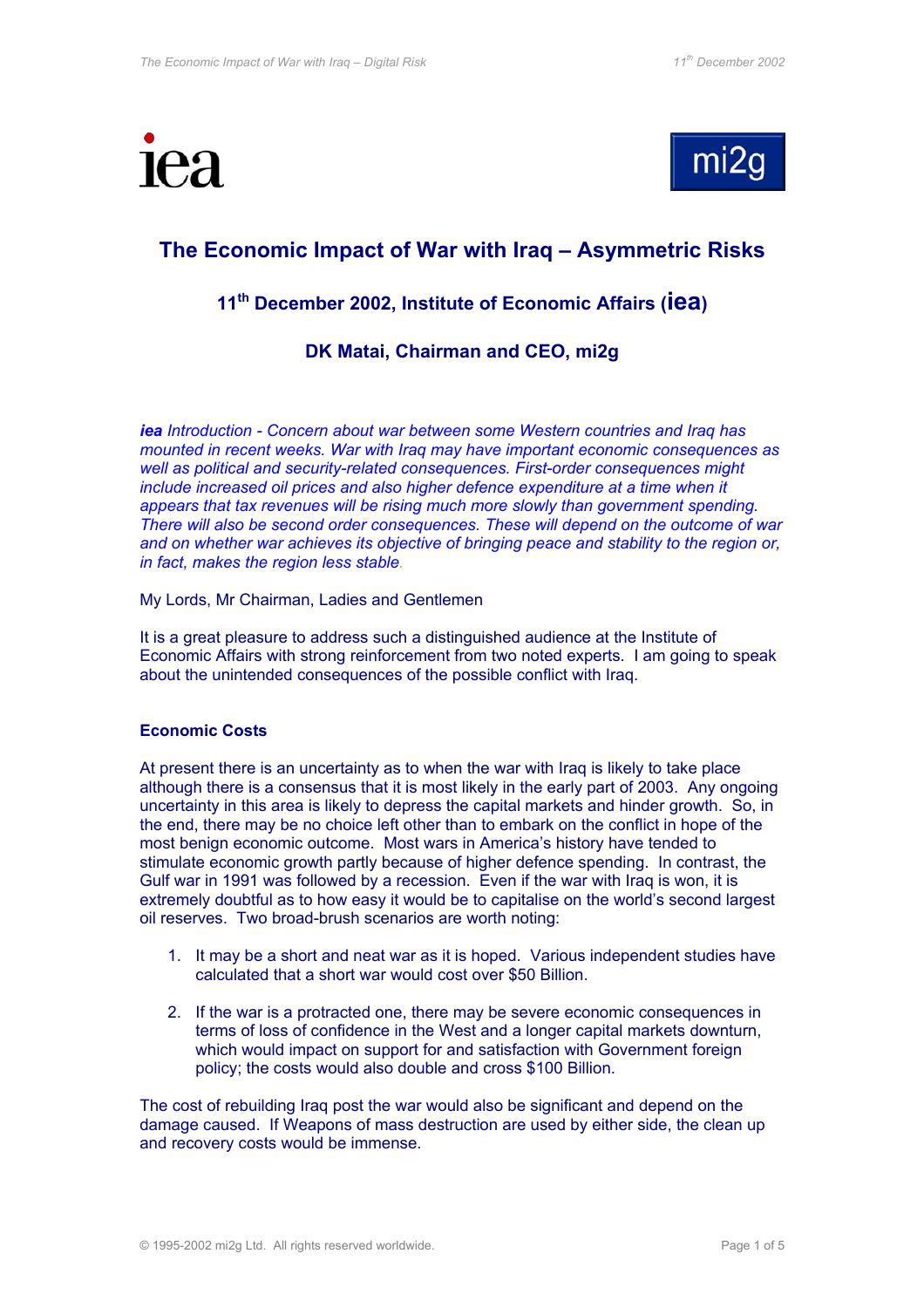Over a ten year period, the medium to long term cost of a war that went well would still be in excess of \$100 Billion whilst a war that went horribly wrong could end up out by a factor of ten and cost in excess of one Trillion Dollars.

Also, the war with Iraq may be won on the ground but lost in terms of the battle for the hearts and minds of the 1.1 Billion Muslims around the globe. So far the "War on Terror" has avoided being perceived as a war on Muslims. In the war with Iraq, we may not be so lucky. In the Gulf war, there was the BBC and CNN, now there is Al-Jazeera and the global Internet and eMail access to contend with as well.

#### **The asymmetric threats**

In recent weeks our Prime Minister, Tony Blair, and the Home Office have reminded us of the potential threat from terrorists, including the use of unconventional weapons. I should imagine that any war with Iraq will exacerbate the threat in this area.

There has been an open threat from a range of radical organisations that they will embark on causing terror and economic disruption should this materialise. No doubt, some of this rhetoric is empty and it pulls a veil over the real threat from the few who may have been planted as sleepers in the past.

Some radicals may take negative inspiration from what they perceive as a hopeless situation. This could result in disaffected small groups waging asymmetric warfare on the West through Chemical, Biological, Radiological, Nuclear or Digital (CBRN-D) means blended with conventional physical attacks.

The terrorist attacks of 11 September 2001 as well as the 2002 incidents in Mombasa, Bali, Karachi and Moscow have introduced the West in particular and the world at large to the risk of asymmetric warfare.

### **Long tail phenomena**

Modelling the threats from asymmetric attacks be they manifest in cyberspace or in the physical world from chemical, biological, radiological or nuclear (CBRN) threats is of significance to the emergency response planners, operational managers as well as the insurance and reinsurance industry. Many of the CBRN threats have long term clean up requirements beyond the initial decontamination and sectioning procedures. Also, entire postal code zones can be affected as opposed to just one room or a building.

Post the Oklahoma bombing, US authorities carried out a simulation to study the effects of a biological weapons attack that unleashed the smallpox virus. By the end of the simulation the disease had spread to 25 states and 15 other countries. It was unclear what would be the most effective global and local responses and how the antidotes would be mobilised.

More recently, Anthrax laced envelopes, which arrived at US Government offices post 11<sup>th</sup> September last year caused severe disruption within Capitol Hill as certain buildings – including Senator Daschle's offices – had to be closed so that they could be decontaminated. Although very few lives were directly lost due to Anthrax exposure, the disruption caused to mail handling procedures worldwide was significant, the psychological impact was devastating and the recovery time was measured not in days but several months.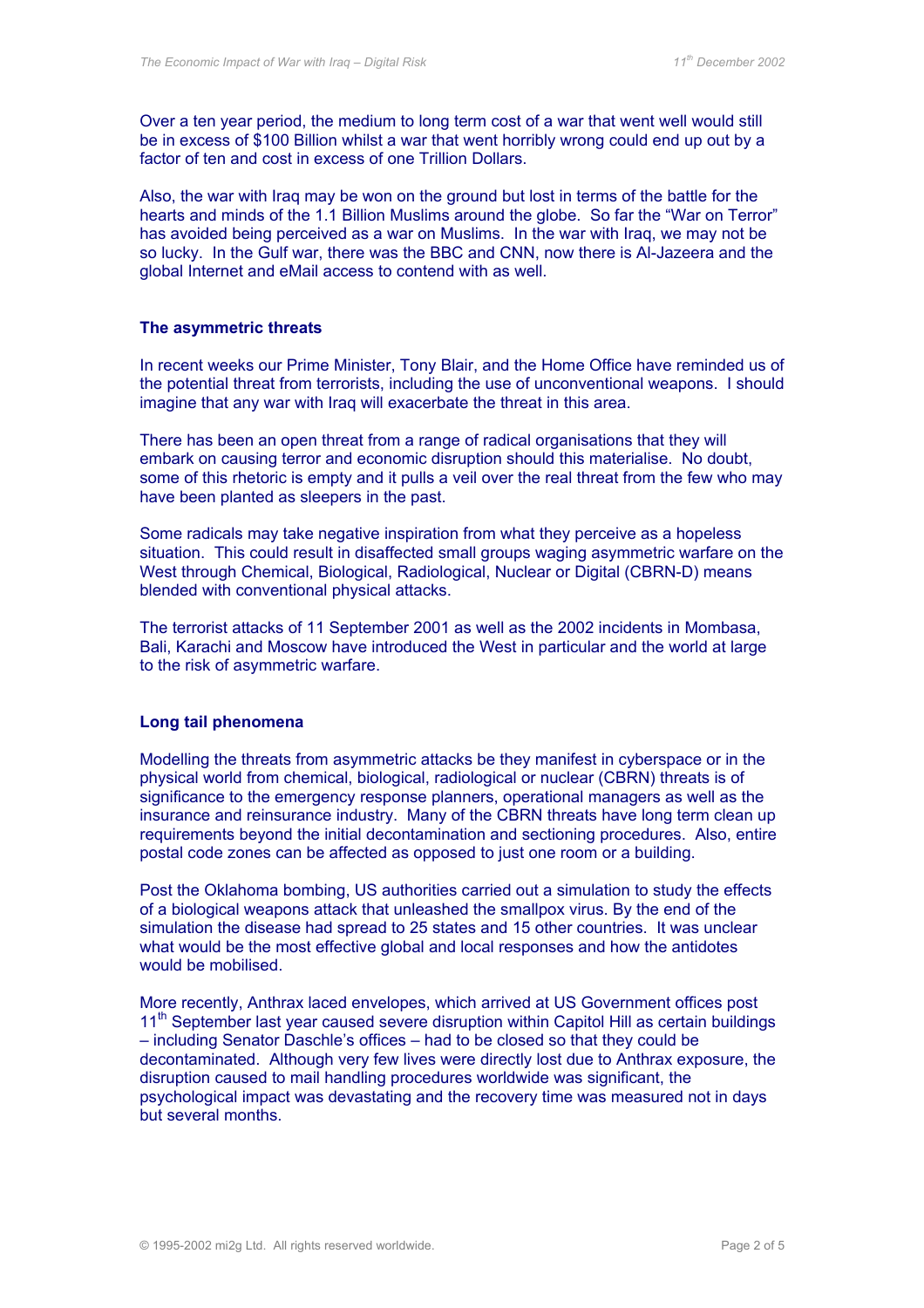#### **Technology led asymmetric warfare**

The big fault line visible in the world today lies at the junction of radicalism and technology. Terrorists have organized themselves to penetrate open societies and turn the power of modern technologies, on which we depend, against us.

We started collecting data on overt digital attacks on computer systems across the globe in 1995. From only a handful in the first three years, the number of attacks taking place has now crossed 77,000 in 2002. Some years have seen a 10-fold increase!

The most significant findings from our intelligence database are that trends in digital attacks act as a barometer of political tensions worldwide. It is interesting to note that in recent months the trend of attacks against online systems based in the United Kingdom has escalated – 211 overt digital attacks on the UK in August grew to 479 in September followed by a sudden explosion of activity in October, where a total of 2,253 successful attacks were recorded. And that is not all.

We have seen that there has been a tendency for hackers to choose the "low-hanging fruit" such as ill-prepared small to medium size business enterprises. This is the age of automated attack tools that are freely available on the Internet. As soon as any software vulnerability associated with a particular operating system or application becomes public knowledge, the release of tools exploiting that vulnerability takes place within a few hours.

The large and well-protected government or corporate networks which will often require relatively greater time, skill and experience together with extensive "social engineering" are as a consequence much harder to penetrate.

As a result, economic damage is incurred and confidence suffers.

#### **Blended threats and digital reconnaissance**

Equating hacker groups with terrorist organisations that kill people with powerful explosives may not be justified. Having said that, the biggest threat could still be a blended threat: digital attacks that cripple emergency response, transport or telecommunications with some insider help, could be employed by terrorists in conjunction with conventional or CBRN attacks to magnify the effects of their intended disruption and damage.

In recent months, information about critical infrastructure has been ferreted via the Internet and scanning of critical infrastructure components has become more frequent: this has been traced back to IP addresses in Saudi Arabia, Kuwait, Pakistan and Indonesia.

Sophisticated computer programs used by engineers to find stress points and weaknesses in buildings, bridges and dams had also been found at the tail end of 2001 and early 2002 in computers belonging to suspected Al-Qaeda members in Kabul, Afghanistan. So even if the ability of a terrorist organisation to conduct direct attacks against critical infrastructure is limited, cyber attacks can be used as a highly effective reconnaissance tool to enable more effective physical attacks.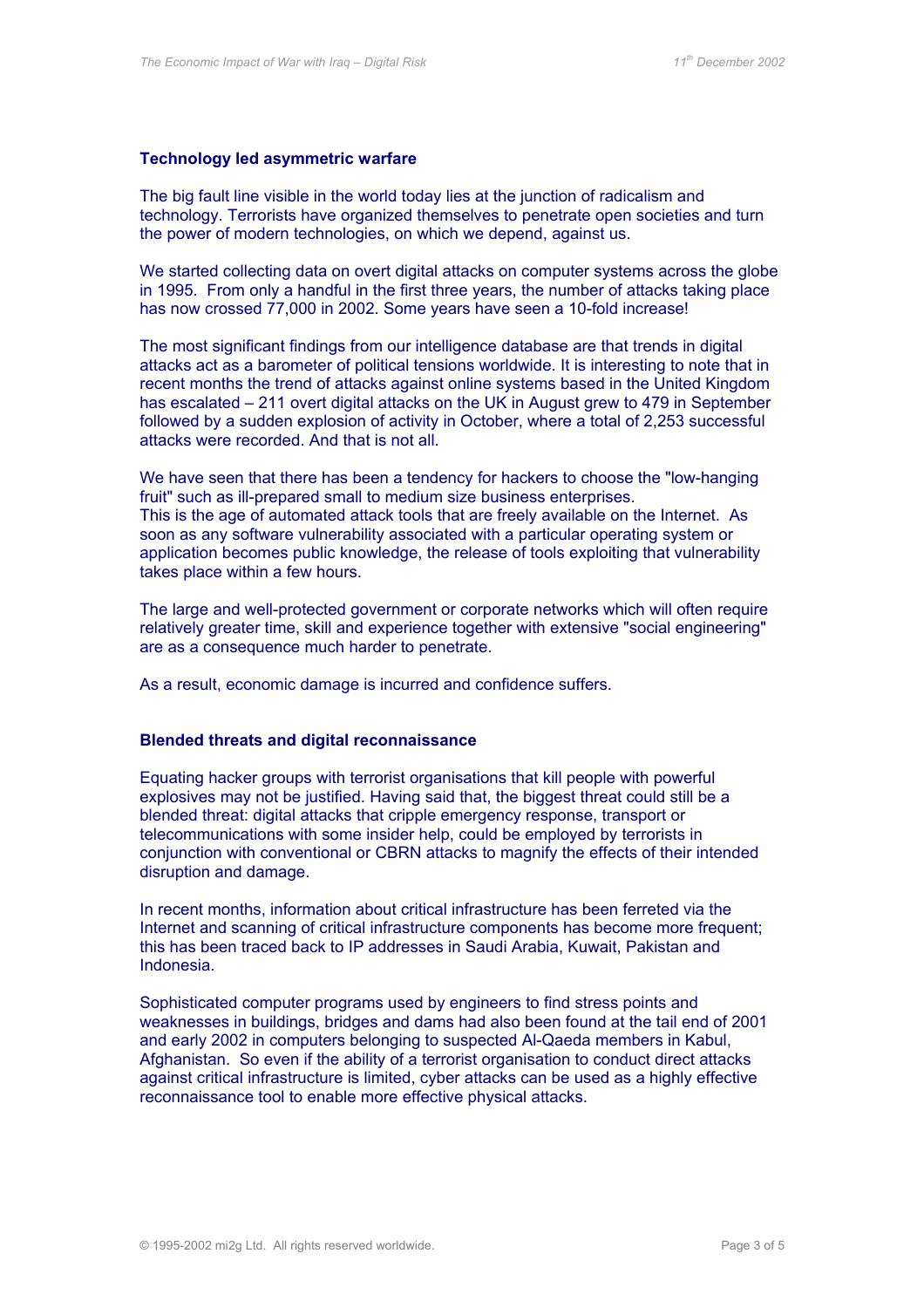#### **Command and control attacks**

There is growing concern about "Command and Control" digital attacks, which would impact the critical national infrastructure such as: telecommunications, electricity production and distribution, water storage and distribution, nuclear power plants and gas facilities. This would require extensive insider help.

Former or present employees, who may have specialist knowledge of critical infrastructure and the operation of the SCADA, PLC and DCS systems can execute an attack from the outside, as in the case of Vitek Boden in Australia, who was convicted last year of hacking into a computerised waste management system and causing raw sewage to be pumped into public waterways.

#### **Addressing the threat of digital warfare**

It has been our experience that certain organisations have suffered incredible losses through a digital attack exploiting software vulnerabilities that were exacerbated by the lack of a proper data back-up regime. One would assume that this was an easy to implement process.

It is usually the case that where really heavy damage has occurred - be it from hacking, viruses or worms - it has been with local insider help from within the victim organisation.

It is crucial therefore to apply security precautions in the area of personnel vetting and monitoring, ensuring that an individual can be completely trusted before they are in any position to cause harm to an organisation and instituting policies to prevent the success of common social engineering tactics. Also, there is a requirement to have the correct legal contracts with personnel, customers and suppliers.

The USD 50 Billion that was reserved by insurance and reinsurance companies post 11<sup>th</sup> September has led to a significant increase in premiums and a raft of exclusions in most policies. Yet, risk cannot be managed effectively without invoking some insurance measures. The growth of risk exclusions by insurance companies in the area of cybercrime and terrorism in the past for many areas has necessitated the deployment by vulnerable corporations of alternative methods of risk transfer, but the passing of the Terrorism Risk Insurance Act in the US by both houses of Congress in November will effectively void most of these exclusions on commercial lines insurance policies and allow much needed government backing to be implemented. In the UK we have the Pool Re system for terrorism cover which is not comprehensive. The UK government is currently hoping to extend this system without having to implement new legislation.

#### **Some thoughts for the future**

It is unlikely that governments will choose to remain oblivious to the challenge of daily digital attacks on their citizens and their livelihoods given the economic damage being caused.

Successful overt digital attacks – as opposed to scans, attempts or covert attacks – are predicted to follow the trend, albeit more slowly, established over the last seven years and could number between 120,000 and 140,000 worldwide in 2003. Blended attacks – physical attacks synchronised with digital attacks – could materialize in the coming two years. Although new viruses and worms released in 2003 may reduce, the damage caused by a few killer viruses or worms – some politically motivated - will remain in Billions of Dollars.